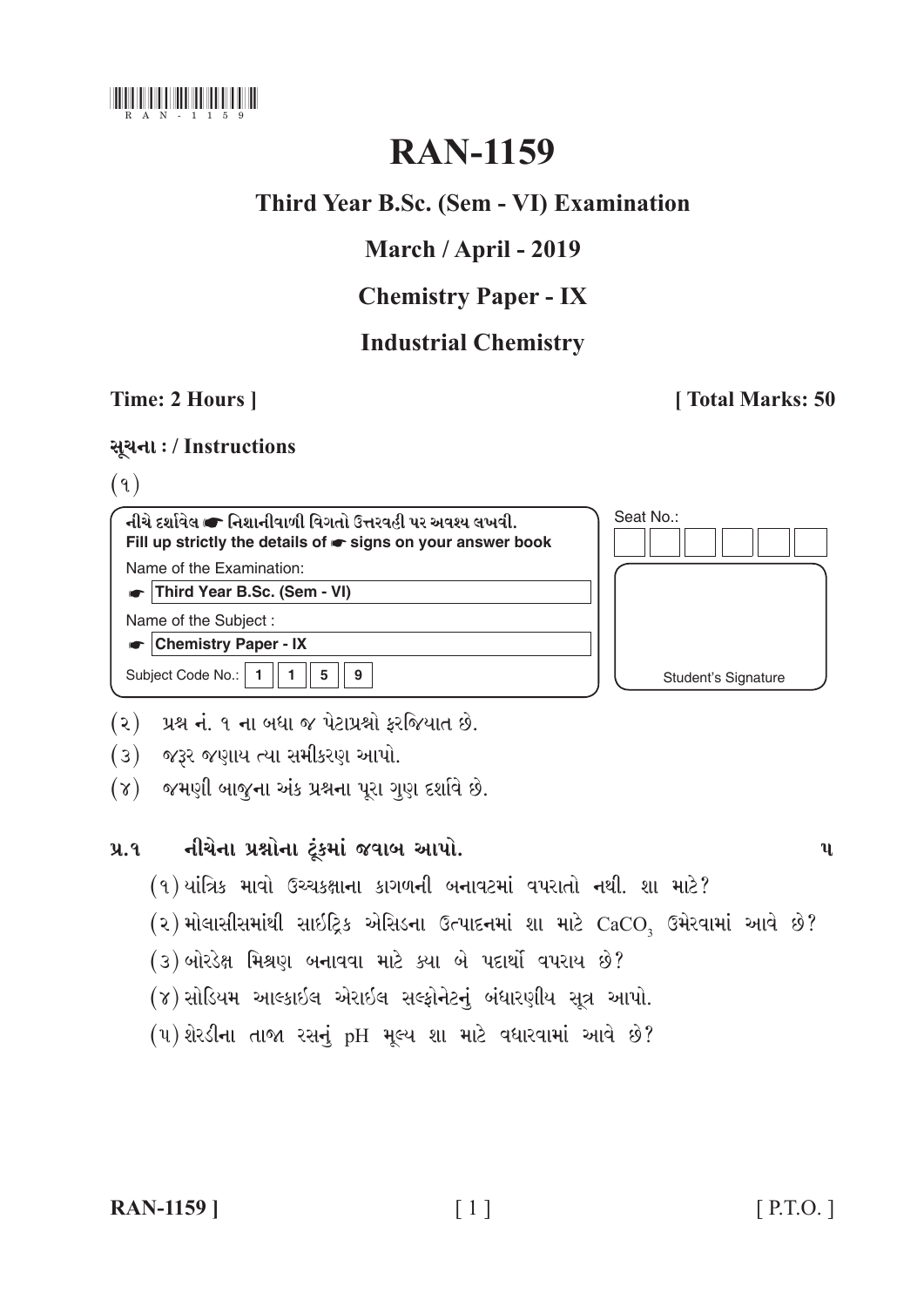(૧) સાઇટ્રિક એસિડ બનાવવાની સરફેસ કલ્ચર પધ્ધતિ વર્ણવો.

 $9.2$ 

(२) આથવણ પધ્ધતિ વડે પેનિસિલીન-જી નું ઉત્પાદન વર્ણવો.

નીચેના પ્રશ્નોના જવાબ આપો. (ગમે તે ત્રણ)

- (૩) પલ્પનું પ્રોસેસિંગ વિસ્તારથી સમજાવો.
- (४) यांत्रिક માવો બનાવવાની રીત વર્ણવો. માવામાંથી કાગળમાં રૂપાંતર કરવા માટે ફોરડ્રીનર મશીનનું કાર્ય વિસ્તારથી સમજાવો.
- (૫) મોલાસીસમાંથી એસિટોન-બ્યૂટેનોલનું ઉત્પાદન વર્ણવો.

#### નીચેના પ્રશ્નોના જવાબ આપો. (ગમે તે ત્રણ)  $9.3$

- $(9)$  અકાર્બનિક જંતુનાશકો પર નોંધ લખો.
- (૨) જંતુનાશકો એટલે શું? ડાઇનાઇટ્રો ફિનોલ્સ પ્રકારના જંતુનાશકોના બંધારણીય સૂત્ર આપો. તેમના ઉપયોગ જણાવો.
- (૩) બેગોન, ટર્મિક અને ઝિનેબના સંશ્લેષણ આપો.
- (४) એનાયનિક સલ્ફોનેટો ઉદાહરણ આપી સમજાવો.
- $(4)$  બિન આયનિક પ્રક્ષાલકો પર નોંધ લખો.

#### નીચેના પ્રશ્નોના જવાબ આપો. (ગમે તે ત્રણ)  $9.8$

- (૧)કલેરિફિકેશન પધ્ધતિ પર નોંધ લખો. રસના શુધ્ધિકરણમાં ચુનાના દ્રાવણનું કાર્ય સમજાવો.
- (૨) શેરડીમાંથી રસનું નિષ્કર્ષણ વર્ણવો. બગાસના ઉપયોગો આપો. ખાંડનું શુધ્ધિકરણ વર્ણવો.
- (3) સાંશ્લેષિત વાયમાંથી મિથેનોલનું ઉત્પાદન ફલોશીટ સહિત વર્ણવો.
- (૪) આઇસોપ્રોપેનોલમાંથી એસિટોનનું ઉત્પાદન ફલોશીટ સહિત વર્ણવો.
- (૫) (i) ખાંડ ઉદ્યોગમાં કોસ્કોરિક એસિડનું કાર્ય વર્ણવો.
	- (ii) એસિટીલીનના ઉપયોગો આપો.

 $9.11$ 

 $\mathbf{q}$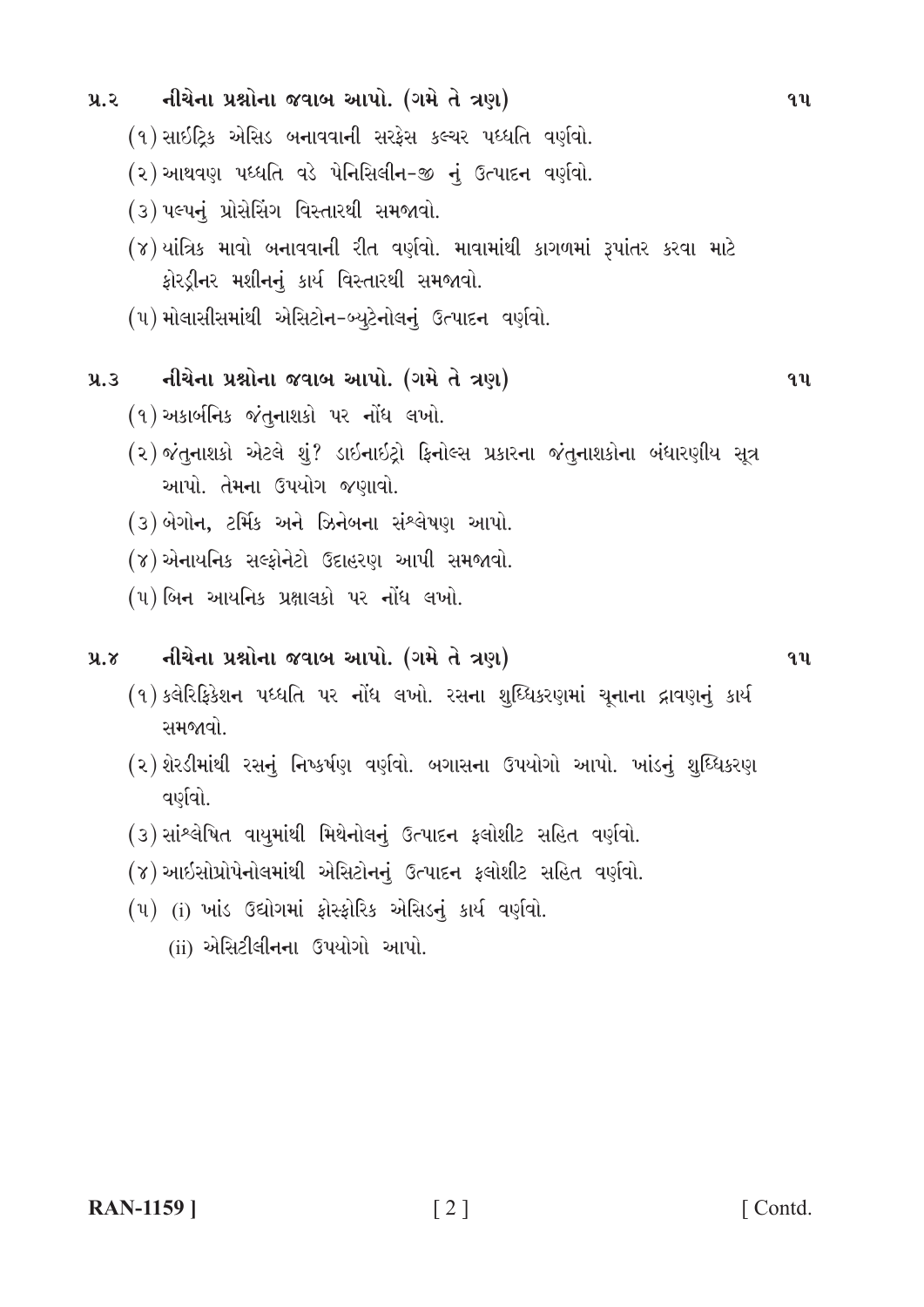### **ENGLISH VERSION**

**Instructions:** (1) As per the instruction No. 1 of Page No.l

- (2) All sub questions of Q. 1 are compulsory.
- (3) Give equations wherever necessary.
- (4) Figures to the right indicate full marks of the questions.

### **Q.l Answer the following questions in short. 5**

- (1) Mechanical pulp is not used in the preparation of high grade paper. Why?
- (2) Why is  $CaCO<sub>3</sub>$  added during the manufacture of citric acid from molasses?
- (3) Which two substances are used in the preparation of Bordeaux mixture?
- (4) Give structural formula of sodium alkyl aryl sulphonate.
- (5) Why is the pH value of fresh sugarcane juice increased?

### **Q.2 Answer the following questions. (Any three) 15**

- (1) Describe surface culture process for the preparation of citric acid.
- (2) Describe manufacture of penicillin-G by fermentation process.
- (3) Explain processing of pulp in detail.
- (4) Describe method of preparation of mechanical pulp. Explain the function of Fourdrinier machine in detail in the conversion of pulp into paper.
- (5) Describe manufacture of acetone-butanol from molasses.

### **Q.3 Answer the following questions. (Any three) 15**

- (1) Write a note on inorganic insecticides.
- (2) What are insecticides? Give structural formula of dinitrophenols type insecticides. State their use.
- (3) Give synthesis of Baygon, Termik and Zineb.
- (4) Explain anionic sulphonates giving illustration.
- (5) Write a note on non-ionic detergents.